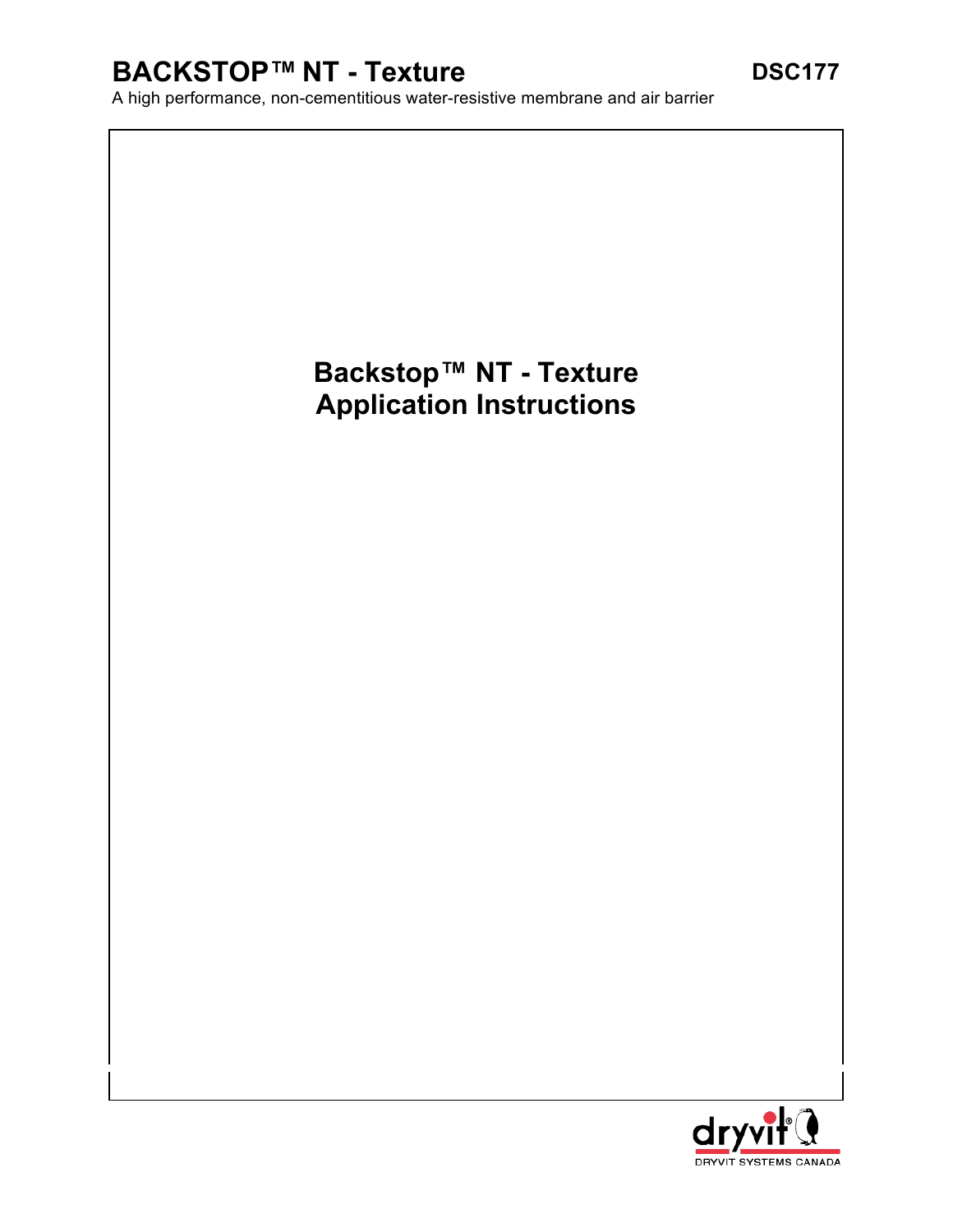## **CHECKLIST PRIOR TO THE INSTALLATION OF BACKSTOP NT – TEXTURE**

#### **Project Conditions**

- Maximum storage temperature shall not exceed 38 °C (100 °F). Minimum storage temperature shall not be less than 4 °C (40 °F).
- Air and surface temperatures for application of Backstop NT Texture must be 4 °C (40 °F) or above and must remain so for a minimum of 12 hours thereafter.
- Ensure that all roof-to-wall flashings, wall to deck flashings, run-off diverters (i.e. kick-outs), or other penetration flashings, are installed where required to direct water to the exterior of the building envelope. Particular attention must be paid to the eaves/chimney intersections, sloped roof/wall intersections, decks and windows.
- Protect materials from inclement weather until they are completely dry.
- Protect surrounding areas and surfaces during installation of the Backstop NT Texture.
- Backstop NT Texture should not be left exposed to weather and UV more than 30 days, prior to being covered with one of Dryvit's Exterior Insulation and Finish Systems.

#### **MATERIALS REQUIRED FOR INSTALLING DRYVIT'S BACKSTOP NT - TEXTURE**

#### **Materials Supplied by Dryvit System Canada**

Dryvit Backstop™ NT - Texture Dryvit AquaFlash<sup>®</sup> Liquid and AquaFlash<sup>®</sup> Mesh (required for wood-based sheathing) Dryvit Grid Tape™ or AquaFlash® Mesh (Required for sheathing joint treatment) Dryvit Detail Mesh (for rough opening preparation) Dryvit Flashing Tape™ (if specified) Dryvit Flashing Tape Surface Conditioner™ (if specified)

#### **TOOLS REQUIRED FOR THE INSTALLATION OF DRYVIT'S BACKSTOP NT - TEXTURE**

- A. Stainless steel spatula or trowel
- B. Utility knife
- C. Tape measure
- D. Hawk
- E. Appropriate spray equipment (if spray applying material)
- F. For roller applications use only a coarse, open celled, 9 in. foam paint roller cover with 3/8 in. foam nap.

#### **I. Mixing**

- A. Open the pail with a utility knife or lid removal tool.
- B. Due to shipping and storage, there may be some settling of materials. Prior to using, mix the material to a smooth homogeneous consistency using a Wind-lock B-M1 or B-M8, or equivalent, mixing blade powered by a 12.7 mm (1/2 in) drill, at 400-500 rpm. **CAUTION: Do not over-mix or use other types of mixing blades as air entrapment and product damage may occur and result in workability and performance compromise.**
- C. Do not dilute the product or add any foreign materials to the Backstop NT Texture product.

#### **II. Substrate Check**

- A. Ensure that the substrate is of a type approved in the Backstop NT Texture Specification DSC176.
- B. Ensure that ambient and surface temperatures are minimum 4  $\degree$ C (40  $\degree$ F) and rising at the time of Backstop NT application.
- C. Ensure that the substrate is dry. Plywood or OSB moisture content shall not exceed 19% as measured by a probe type moisture meter.
- D. Ensure that the substrate is flat within 6.4 mm (1/4 in) in a 1.2 m (4 ft) radius.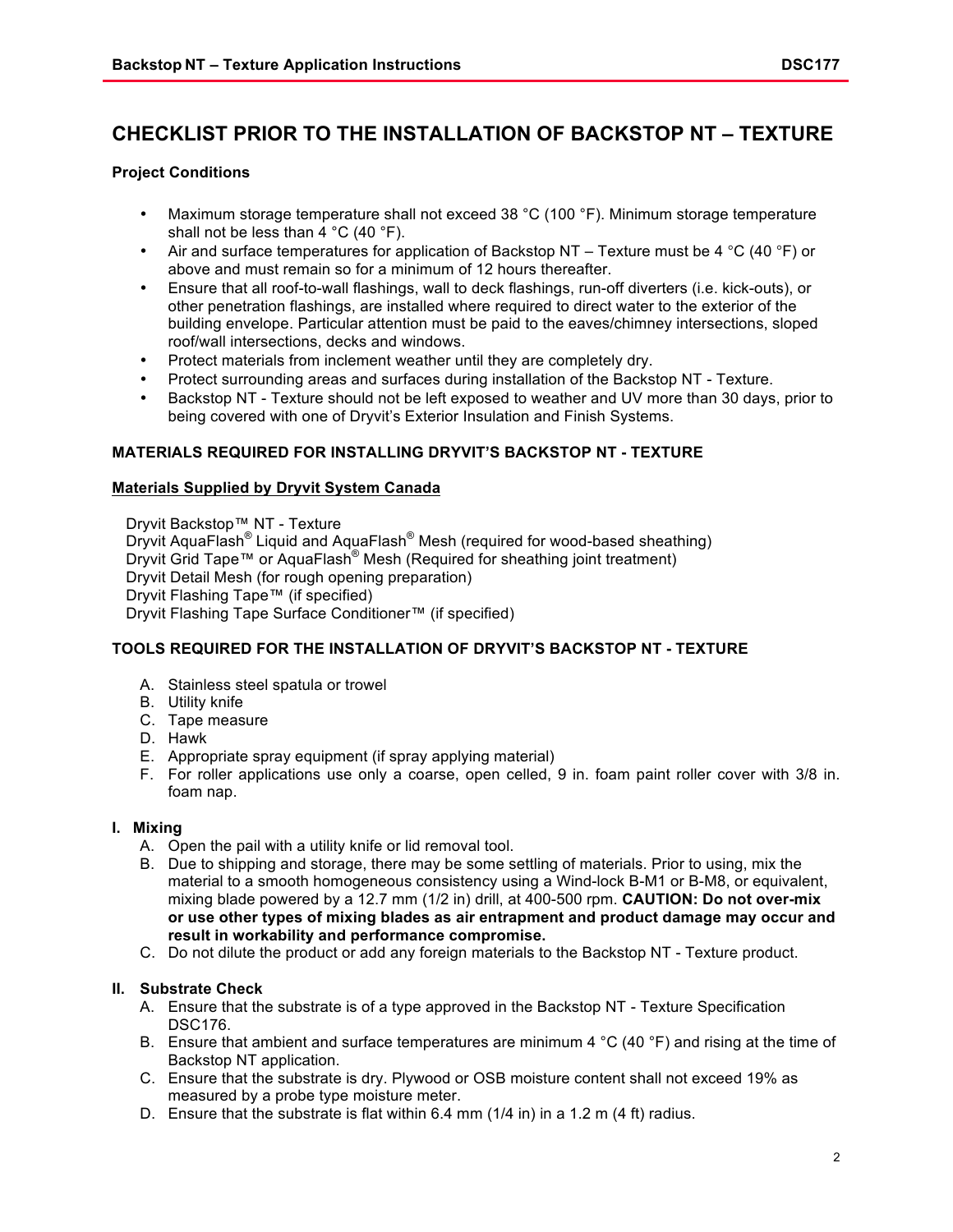- E. Ensure that sheathing gaps do not exceed 6.4 mm (1/4 in). Larger gaps must be corrected by replacing the sheathing material.
- F. Notify the General Contractor and/or Architect and/or Owner of all discrepancies. Do not proceed with work until discrepancies have been corrected.

#### III. **Surface Preparation**

A. The substrate shall be free of foreign materials such as oil, dust, dirt, paint, efflorescence, wax, water repellents, moisture, frost and any other surface contaminants that may inhibit adhesion.

#### **IV. Backstop NT - Texture Application**

A. Ensure that the wall surface and ambient temperature are above 4  $\degree$ C (40  $\degree$ F) and rising at the time of Backstop NT application. **WARNING: Do not apply the Dryvit materials in the rain. The underlying wall materials and substrate surface must be dry prior to applying the air/water-resistive barrier.**

#### B. Sheathing Substrates:

- 1. Prior to applying the Backstop NT Texture over a sheathing substrate, check to ensure that:
	- a. The sheathing is of a type listed in the Backstop NT Texture Specification, DSC176.
		- b. The sheathing is structurally sound, free of loose material, voids, projections or other conditions that may interfere with the installation of the Backstop NT material.
		- c. The sheathing is clean, dry and free of grease, oil, paint and other foreign material. 1) Exterior grade gypsum sheathing facing paper shall not show signs of deterioration and shall be firmly bonded to the core.
			- 2) Plywood or OSB moisture content shall not exceed 19% as measured by a probe type moisture meter.
		- d. There are no planar irregularities greater than 6.4 mm (1/4 in) within any 1.2 m (4 ft) radius. **SHEATHING WITH GAPS OR DAMAGE EXCEEDING 6.4 MM (1/4 IN) IN ANY ONE DIRECTION MUST BE REPLACED. NOTE: Notify the general contractor and/or architect and/or owner of all discrepancies. Do not proceed until all unsatisfactory conditions have been corrected. NOTE: OSB sheathing requires that joints and fasteners be treated with Backstop NT - Texture.**
- C. Concrete or Masonry Substrate

**NOTE: Backstop NT - Texture is recommended for use over concrete and masonry.** 

- **A. Prior to applying the Backstop NT - Texture over a concrete or masonry substrate, check to ensure that:** 
	- a. **All cracks are repaired using appropriate procedures and materials.**
	- b. **The substrate is structurally sound, free of loose material, voids, projections or other conditions that may interfere with the installation of the Backstop NT** - Texture material.
	- c. The substrate is clean, dry, free of grease, oil, paint, form release agents, efflorescence and other foreign materials that may inhibit adhesion.
	- d. There are no planar irregularities greater than 6.4 mm (1/4 in) within any 1.2 m (4 ft) radius.
		- 1) Mortar joints that are NOT struck flush or heavily textured masonry units shall be skim coated with Dryvit Genesis™ or Genesis™ DM prior to the application of Backstop NT - Texture.
			- a) Mix Genesis or Genesis DM in accordance with the appropriate Product Data Sheet.
			- b) With a stainless steel trowel, apply a coat of the Genesis mixture or Genesis DM mixture over the substrate to fill the mortar joints and surface texture to provide a uniform smooth surface for the application of the Backstop NT - Texture.
			- c) Allow the skim coat to completely dry prior to applying the Backstop NT **Texture**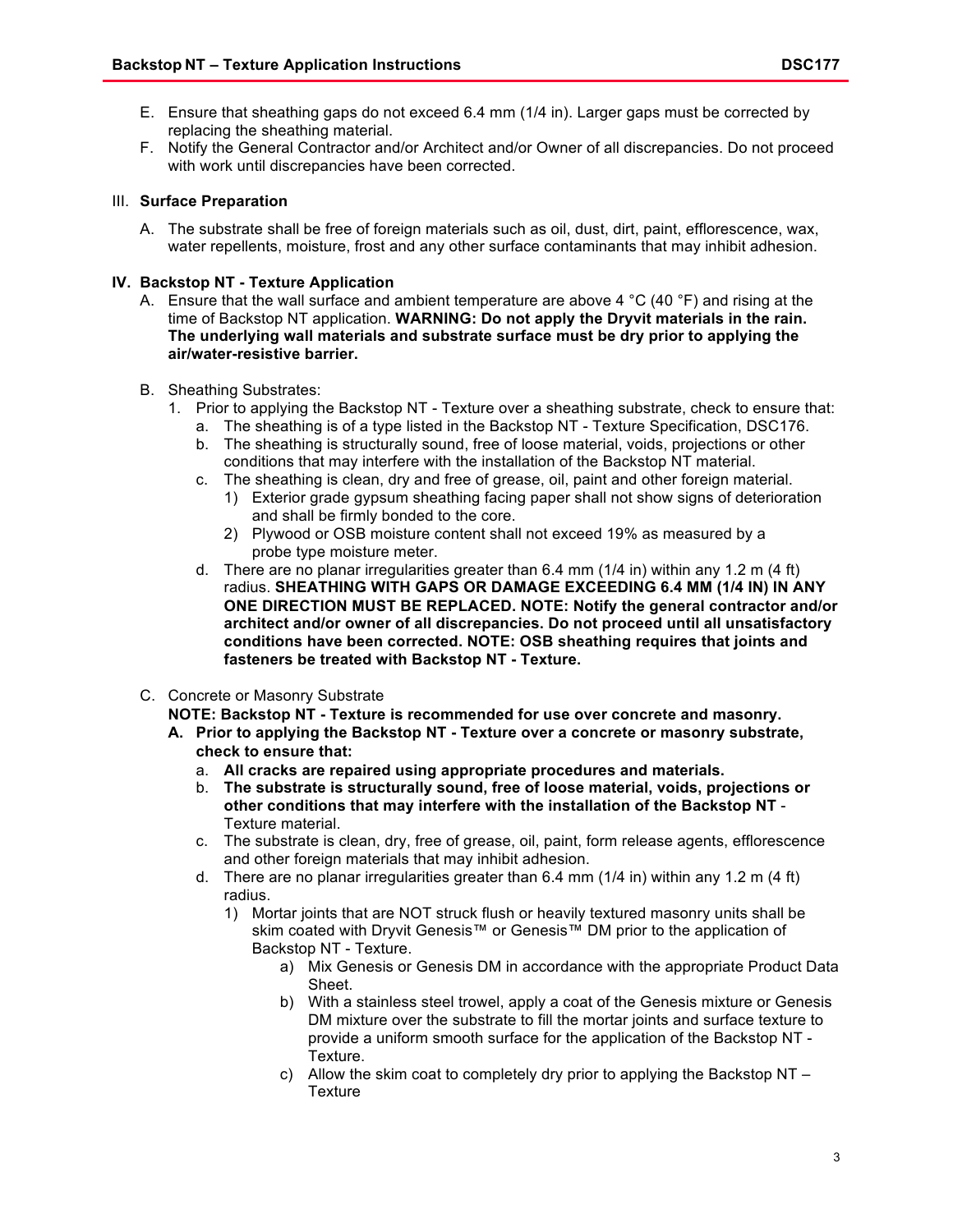#### D. Backstop NT – Texture Usage Chart

| <b>Backstop NT - Texture Usage/Application Chart</b>                                                                                                                                                                                                                                                                                                                                                                                                                                                                                                                                                                                                                                                                                                                                                                                                                                                                                                                                                                                                                                                                                                                                                                                                                                                                                                                                                                                                                                                                                                                                                                                            |                           |                              |                                                        |                                                                      |
|-------------------------------------------------------------------------------------------------------------------------------------------------------------------------------------------------------------------------------------------------------------------------------------------------------------------------------------------------------------------------------------------------------------------------------------------------------------------------------------------------------------------------------------------------------------------------------------------------------------------------------------------------------------------------------------------------------------------------------------------------------------------------------------------------------------------------------------------------------------------------------------------------------------------------------------------------------------------------------------------------------------------------------------------------------------------------------------------------------------------------------------------------------------------------------------------------------------------------------------------------------------------------------------------------------------------------------------------------------------------------------------------------------------------------------------------------------------------------------------------------------------------------------------------------------------------------------------------------------------------------------------------------|---------------------------|------------------------------|--------------------------------------------------------|----------------------------------------------------------------------|
| <b>Substrate</b>                                                                                                                                                                                                                                                                                                                                                                                                                                                                                                                                                                                                                                                                                                                                                                                                                                                                                                                                                                                                                                                                                                                                                                                                                                                                                                                                                                                                                                                                                                                                                                                                                                | Location                  | <b>Product</b>               | Tool                                                   | <b>Approximate Coverage</b><br>Per Pail <sup>e</sup>                 |
|                                                                                                                                                                                                                                                                                                                                                                                                                                                                                                                                                                                                                                                                                                                                                                                                                                                                                                                                                                                                                                                                                                                                                                                                                                                                                                                                                                                                                                                                                                                                                                                                                                                 |                           |                              |                                                        |                                                                      |
| <b>DensGlass</b><br><b>Gold®</b><br><b>OSB</b>                                                                                                                                                                                                                                                                                                                                                                                                                                                                                                                                                                                                                                                                                                                                                                                                                                                                                                                                                                                                                                                                                                                                                                                                                                                                                                                                                                                                                                                                                                                                                                                                  | <b>Joints<sup>a</sup></b> | <b>Backstop NT - Texture</b> | <b>Trowel</b>                                          | 91 m (300 lin. ft.)                                                  |
|                                                                                                                                                                                                                                                                                                                                                                                                                                                                                                                                                                                                                                                                                                                                                                                                                                                                                                                                                                                                                                                                                                                                                                                                                                                                                                                                                                                                                                                                                                                                                                                                                                                 | Face <sup>f</sup>         | <b>Backstop NT - Texture</b> | <b>Trowel</b>                                          | 23-28 m <sup>2</sup> (250-300 ft <sup>2</sup> )<br>[includes joints] |
|                                                                                                                                                                                                                                                                                                                                                                                                                                                                                                                                                                                                                                                                                                                                                                                                                                                                                                                                                                                                                                                                                                                                                                                                                                                                                                                                                                                                                                                                                                                                                                                                                                                 |                           |                              | 19 mm $(*$ in)<br><b>Nap Roller</b>                    | 37 m <sup>2</sup> (400 ft <sup>2</sup> ) <sup>c</sup>                |
|                                                                                                                                                                                                                                                                                                                                                                                                                                                                                                                                                                                                                                                                                                                                                                                                                                                                                                                                                                                                                                                                                                                                                                                                                                                                                                                                                                                                                                                                                                                                                                                                                                                 |                           |                              |                                                        |                                                                      |
| <b>Exterior</b><br>Grade<br>Plywood<br>and Exterior<br><b>Cement</b><br><b>Board</b>                                                                                                                                                                                                                                                                                                                                                                                                                                                                                                                                                                                                                                                                                                                                                                                                                                                                                                                                                                                                                                                                                                                                                                                                                                                                                                                                                                                                                                                                                                                                                            | Joints <sup>a</sup>       | <b>Backstop NT - Texture</b> | <b>Trowel</b>                                          | 91 m (300 lin. ft.)                                                  |
|                                                                                                                                                                                                                                                                                                                                                                                                                                                                                                                                                                                                                                                                                                                                                                                                                                                                                                                                                                                                                                                                                                                                                                                                                                                                                                                                                                                                                                                                                                                                                                                                                                                 | Face <sup>f</sup>         | <b>Backstop NT - Texture</b> | <b>Trowel or</b><br>FoamPRO<br>#58 Roller <sup>b</sup> | For both tools<br>23-28 m <sup>2</sup> (250-300 ft <sup>2</sup> )    |
|                                                                                                                                                                                                                                                                                                                                                                                                                                                                                                                                                                                                                                                                                                                                                                                                                                                                                                                                                                                                                                                                                                                                                                                                                                                                                                                                                                                                                                                                                                                                                                                                                                                 |                           |                              | 13 mm (1/2 in)<br><b>Nap Roller</b>                    | 37 m <sup>2</sup> (400 ft <sup>2</sup> ) <sup>c</sup>                |
| <b>Concrete</b><br>and<br>Masonry <sup>d, g</sup>                                                                                                                                                                                                                                                                                                                                                                                                                                                                                                                                                                                                                                                                                                                                                                                                                                                                                                                                                                                                                                                                                                                                                                                                                                                                                                                                                                                                                                                                                                                                                                                               | Face                      | <b>Backstop NT - Texture</b> | Trowel <sup>9</sup>                                    | 16.7 m <sup>2</sup> (180 ft <sup>2</sup> ) <sup>h</sup>              |
|                                                                                                                                                                                                                                                                                                                                                                                                                                                                                                                                                                                                                                                                                                                                                                                                                                                                                                                                                                                                                                                                                                                                                                                                                                                                                                                                                                                                                                                                                                                                                                                                                                                 |                           |                              | FoamPRO<br>#58 Roller <sup>b</sup>                     | 11-14 m <sup>2</sup> (125-150 ft <sup>2</sup> )<br>2 coats           |
| <sup>a</sup> Tape the joints with Dryvit Grid Tape or AquaFlash Mesh prior to application of Backstop NT - Texture at joints and screw heads. Wood sheathing<br>joints shall be reinforced with 4" AquaFlash Mesh - previously known as scrim tape.<br>$^{\rm b}$ Up to 1 pint (16 oz) of water may be added to a 60 lb pail of Backstop NT – Texture for roller or spray applications only. The FoamPRO #58 roller<br>cover (FoamPRO Mfg., Inc., www.foampromfg.com) is available at home supply stores.<br><sup>c</sup> Because of application methodology and absorptive surface differences, two coats may be required to obtain this coverage.<br>d Apply a 6 ft x 6 ft test area with coverage as indicated in the chart, before proceeding with the entire job. If there are voids in the dried BSNT -<br>Texture, particularly at the mortar joints, the job should be parged with Genesis, 24 hours prior to BSNT - Texture roller application.<br>Backstop NT - Texture should be applied at the recommended coverage rates to form a continuous film free of voids at a dry film thickness of<br>approximately 4 mils.<br>Backstop NT - Texture (with up to 1 pint water addition per 60 lb. pail) may be sprayed and backtrowelled/backrollered.<br>$9$ Due to variations in types of masonry a 6 ft x 6 ft test area shall be prepared to ensure that a continuous film can be achieved. Backstop NT -<br>Texture shall not be used as a skim coat for parging joints or heavy textured units.<br><sup>h</sup> Coverage may vary depending on the porosity of the masonry substrate. Coverage based on smooth dense block surface. |                           |                              |                                                        |                                                                      |

#### E. Application of Backstop NT – Texture

- 1. Dryvit Grid Tape **(not for use with wood-based sheathing applications**)
	- a. For non-wood based sheathing substrates, apply the Dryvit Grid Tape along all joints in the sheathing, as well as inside corners, outside corners, and exposed edges at terminations that will not be covered with Dryvit AquaFlash or Dryvit Flashing Tape.
	- b. Center the Dryvit Grid Tape on the sheathing joints, edges, etc. with the pressure sensitive adhesive backing in contact with the sheathing surface. Press into position with hand pressure until adhesion is achieved.
	- c. Apply only enough Dryvit Grid Tape as can be covered with Backstop NT Texture in the same day.
- 2. Dryvit AquaFlash Mesh (required for wood based sheathing)
	- a. Using a stainless steel trowel apply Backstop NT to all sheathing joints including inside and outside corners.
	- b. Center the 100 mm (4in) AquaFlash Mesh over sheathing joints and immediately embed into wet Backstop NT material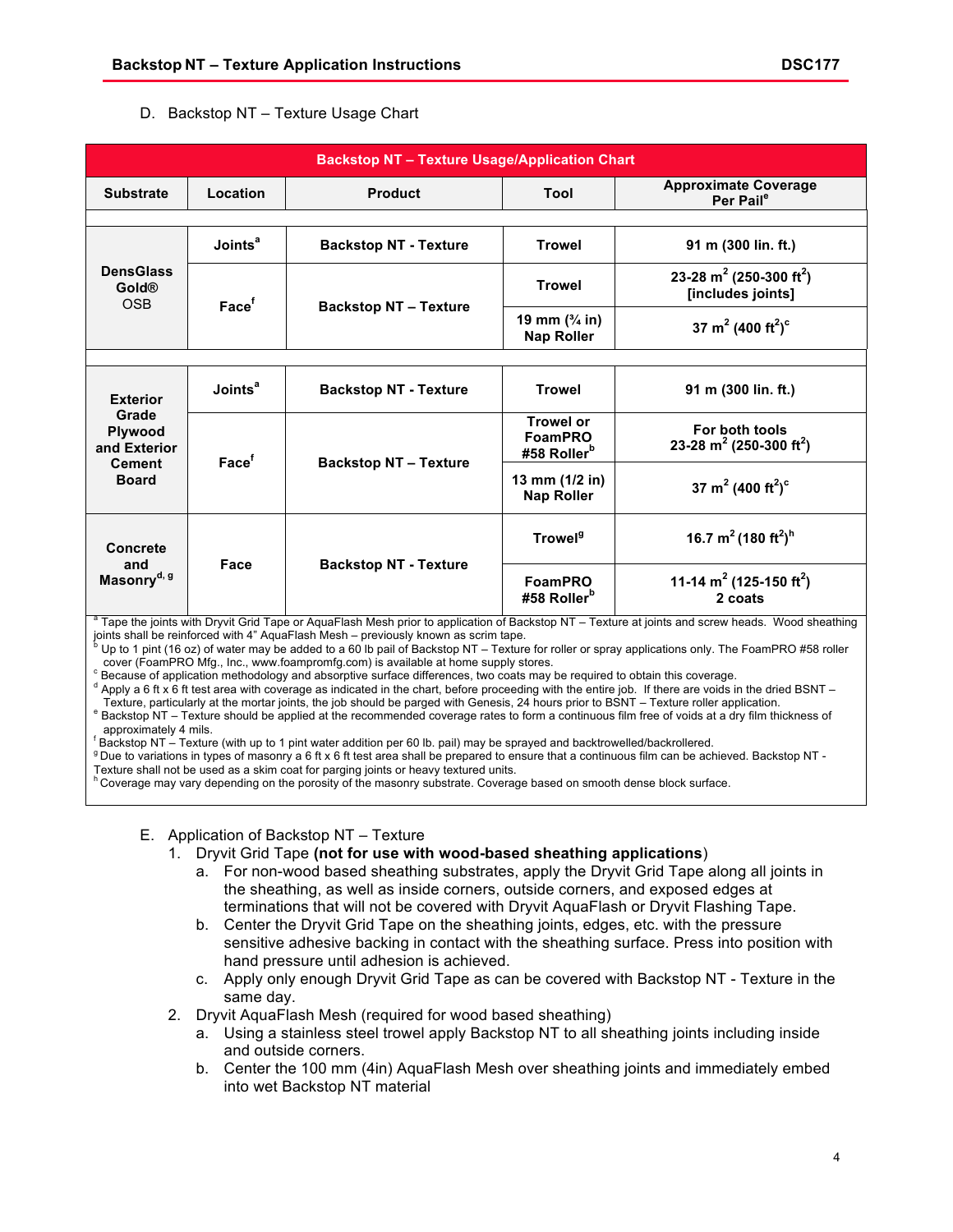- 3. Dryvit Backstop NT Texture
	- a. General: Backstop NT Texture can be applied using a roller, trowel or spray equipment over the listed substrates, as noted in the usage chart above. Backstop NT - Texture shall be applied at the recommended coverage rate at a wet film thickness of minimum 0.3 mm (12 mils).
	- b. Roller Application (Refer to Appendix A forming part of these application instructions).
		- 1) Apply Dryvit Grid Tape as described in Section IV.E.1 above. Mix the Backstop NT Texture material as described in Section I. Using a stainless steel trowel or spatula, apply a layer of Backstop NT - Texture over the Dryvit Grid Tape and spot all fastener heads (See appendix A). **NOTE: Dryvit Grid Tape is not necessary over fastener heads.**
		- 2) Allow to dry for a minimum of 2 hours or until dry to the touch. **NOTE: Cool, humid conditions may require longer drying times.** 
			- a) Because of the absorption characteristics, plywood substrates may require a second pass to fill any voids at the sheathing joints. After the first pass has dried, check the joints and spot any voids that may be present with additional Backstop NT - Texture material and allow to dry.
		- 3) Use a coarse, open-cell foam roller cover with a 9.5 mm (3/8 in) foam nap (FoamPro #58 roller). Apply a uniform, continuous film of Backstop NT - Texture over the entire surface of the sheathing, concrete or masonry, including the previously treated areas (See Appendix A). **NOTE: If the roller pulls material back out of the sheathing joints, it indicates that the joint material is not sufficiently dry.** 
			- a) For concrete and masonry, ensure that a continuous film of uniform thickness is applied across the entire surface and across mortar joints. Minimum 2 coats are required allowing a minimum of 2 hours between coats. Cool, damp weather may require longer time between coats.
		- 4) While the Backstop NT Texture is still wet, using a trowel or spatula, smooth out the Backstop NT - Texture around all window and door perimeters and other areas that will later receive Dryvit Flashing Tape or Dryvit AquaFlash System.
		- 5) The Backstop NT Texture material should be applied in a uniform, continuous film at the recommended coverage rate. **NOTE: Substrates with a surface texture or high porosity will require additional material.**
	- c. Trowel Application (Refer to Appendix A forming part of these application instructions)
		- 1) Apply Dryvit Grid Tape as described in Section IV.E.1 above. Mix the material, as described in Section I and using a stainless steel trowel or spatula, apply a layer of Backstop NT - Texture over the grid tape. Spotting of fasteners is not necessary when applying Backstop NT - Texture using a trowel. Allow to dry for a minimum of 2 hours or until dry to the touch.
		- 2) Using a stainless steel trowel, apply a continuous coating of Backstop NT Texture material onto the entire surface. The material should be applied at a smooth, uniform, continuous film approximately equal to the thickness of the aggregate.
	- d. Spray/Back-rolling Application (Refer to Appendix A forming part of these application instructions)
		- 1) Apply Dryvit Grid Tape as described in Section IV.E.1 above. Mix the material as described in Section I and using a stainless steel trowel or spatula, apply a layer of Backstop NT - Texture over the grid tape and spot all fastener heads. Allow to dry for a minimum of 2 hours or until dry to the touch.
		- 2) Because of the absorption characteristics, plywood substrates may require a second pass to fill any voids at the sheathing joints. After the first pass has dried, check the joints and spot any voids that may be present with additional Backstop NT - Texture material and allow to dry.
		- 3) Using a hand held hopper gun or other suitable spray equipment; spray a layer of Backstop NT -Texture onto the wall surface. Using a coarse, open-cell foam roller cover with a 9.5 mm (3/8 in) foam nap (FoamPRO #58 roller), roll the material to create a smooth continuous film. **NOTE: If the roller pulls material back out of the sheathing joints, it indicates that the joint material is not sufficiently dry.**
		- 4) While Backstop NT Texture is still wet, using a trowel or spatula, smooth out the Backstop NT - Texture around all window and door perimeters and other areas that will later receive Dryvit Flashing Tape or Dryvit AquaFlash System.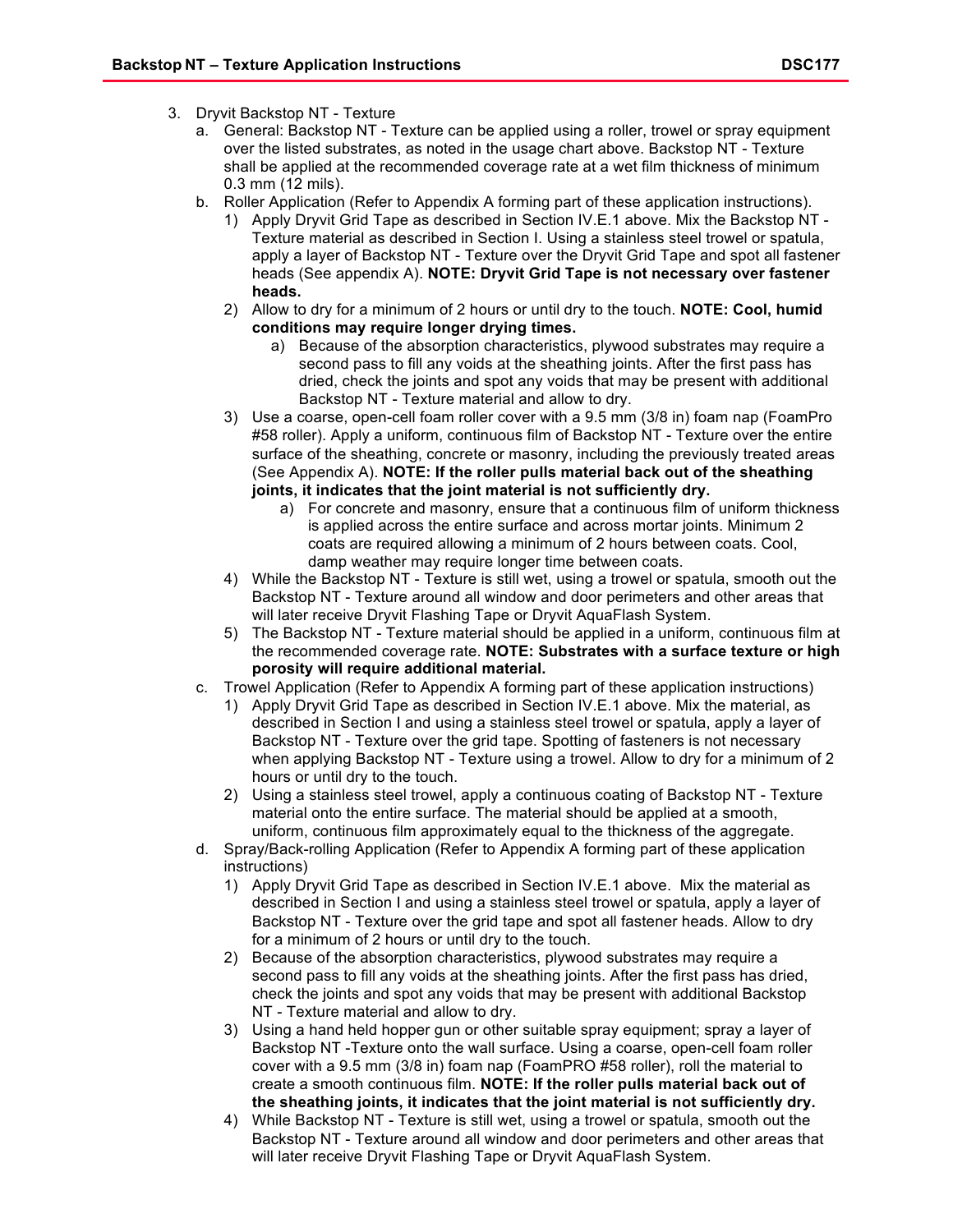- 5) Backstop NT Texture material should be applied in a uniform, continuous film at the recommended coverage rate. **NOTE: Substrates with a surface texture or high porosity will require additional material.**
- F. For EIF Systems using a Drainage Track along the base of walls, the Backstop NT Texture may be brought over the vertical leg of the track to direct water into the track. The track is first fastened into the underlying framing using corrosion resistant screws. The track should be wiped clean with an acetone, vinegar or other cleaner to remove any surface oils, dirt, etc. Apply a strip of Grid Tape centred along the top edge of the track. Using a trowel or spatula, apply a layer of Backstop NT - Texture over the Grid Tape, trowel smooth and feather onto surrounding surface. Ensure that there are no voids in the Backstop NT - Texture material along the top leg of the Drainage Track.
- G. Prior to proceeding, check the wall to ensure that the Backstop NT Texture is continuous and spot any visible voids with additional Backstop NT - Texture material.
- H. For areas where the secondary barrier is required to lap onto flashing or other material, it is recommended that Transition Membrane be used to achieve the transition.
- I. Under normal conditions the wall will be ready to receive Flashing Tape (when necessary) and adhesively applied EPS insulation after a minimum 4-hour drying period. As with all products that dry by evaporation, the drying rate will depend on the environmental conditions and porosity of the substrate. Cool damp weather will require longer drying times.
- J. Also, during cool, damp weather, Dryvit Surface Conditioner™ may be necessary to promote/assist in proper membrane adhesion. Install the specified Dryvit Exterior Insulation and Finish System per published installation instructions for the specific system being used.

### **DISCLAIMER**

Information contained in these application instructions conforms to standard detail and product recommendations for the installation of the Dryvit Backstop NT - Texture product as of the date of publication of this document and is presented in good faith. Dryvit Systems Canada assumes no liability, expressed or implied, as to the architecture, engineering or workmanship of any project. To ensure that you are using the latest, most complete information, contact Dryvit Systems Canada.

**DRYVIT SYSTEMS CANADA** | 129 Ringwood Drive | Stouffville, ON L4A 8C1 | (800) 263-3308 | **dryvit.ca**

Information contained in this document conforms to the standard recommendations and specifications for the installation of Dryvit Systems Canada products as of the date of publication of this document and is presented in good faith. Dryvit Systems Canada assumes no liability, expressed or implied, as to the architecture, engineering or workmanship of any project. To ensure that you are using the latest, most complete information, contact Dryvit Systems Canada.

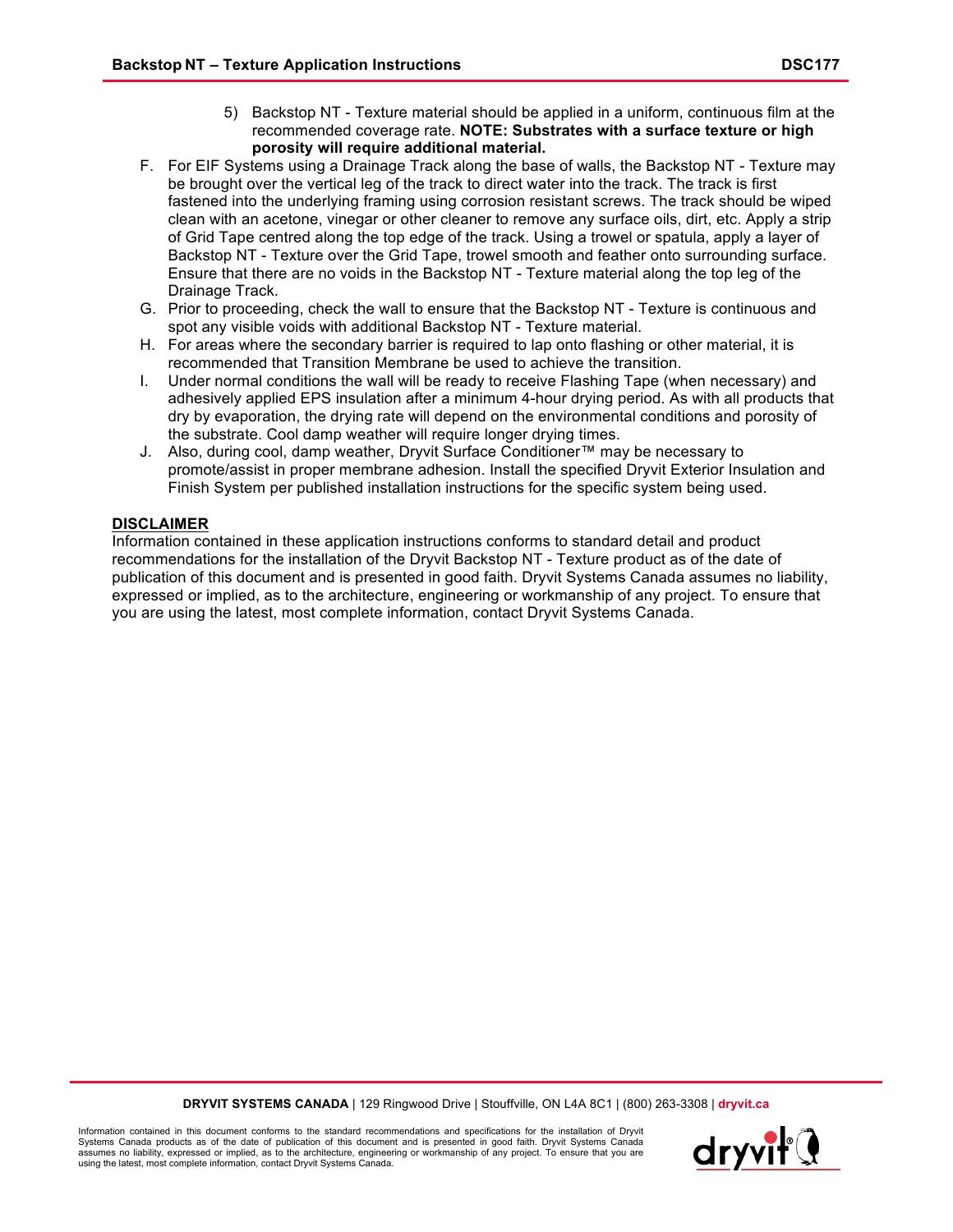## **APPENDIX A Backstop NT - Texture**

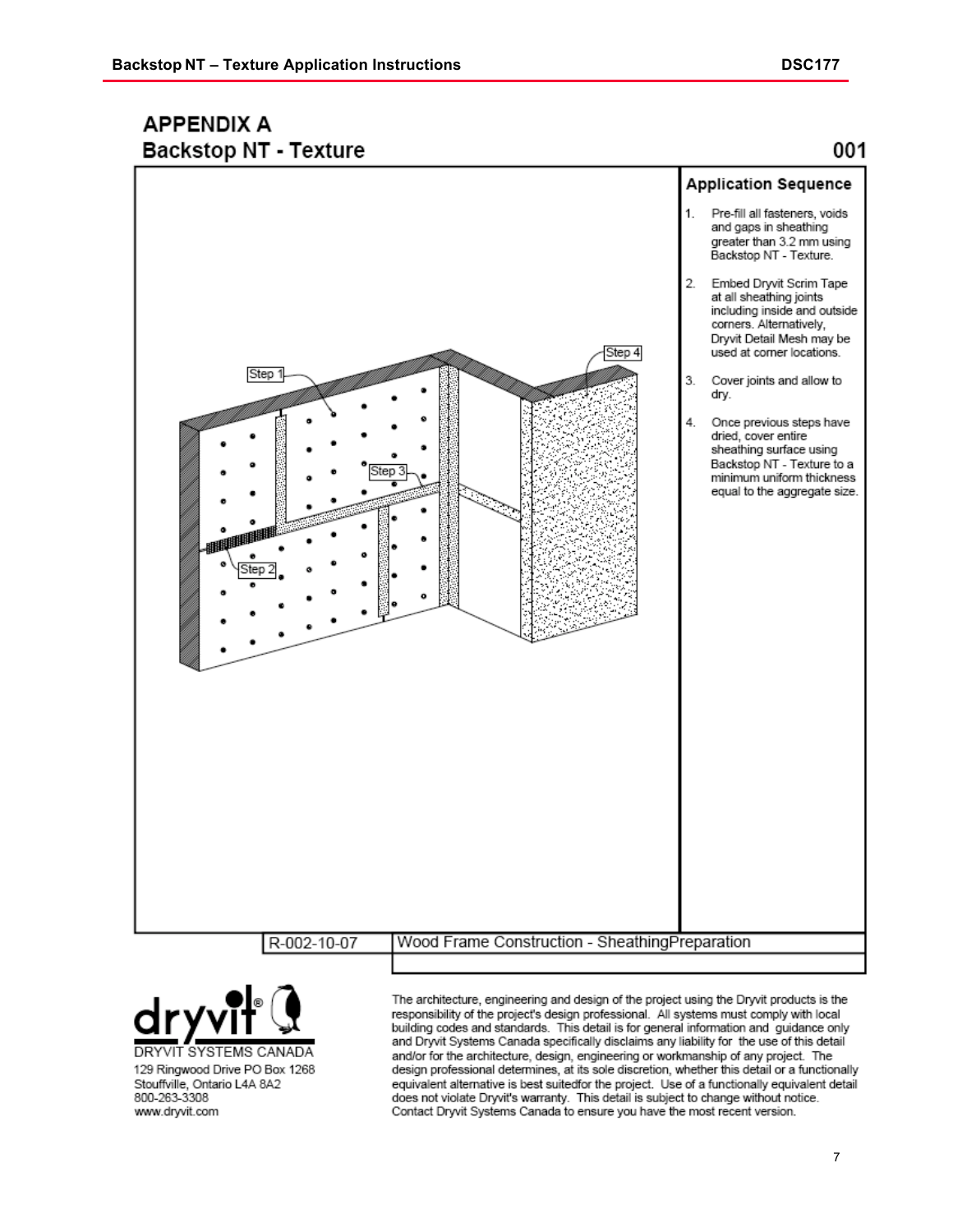002

### **Backstop NT - Texture**

www.dryvit.com



Contact Dryvit Systems Canada to ensure you have the most recent version.

8